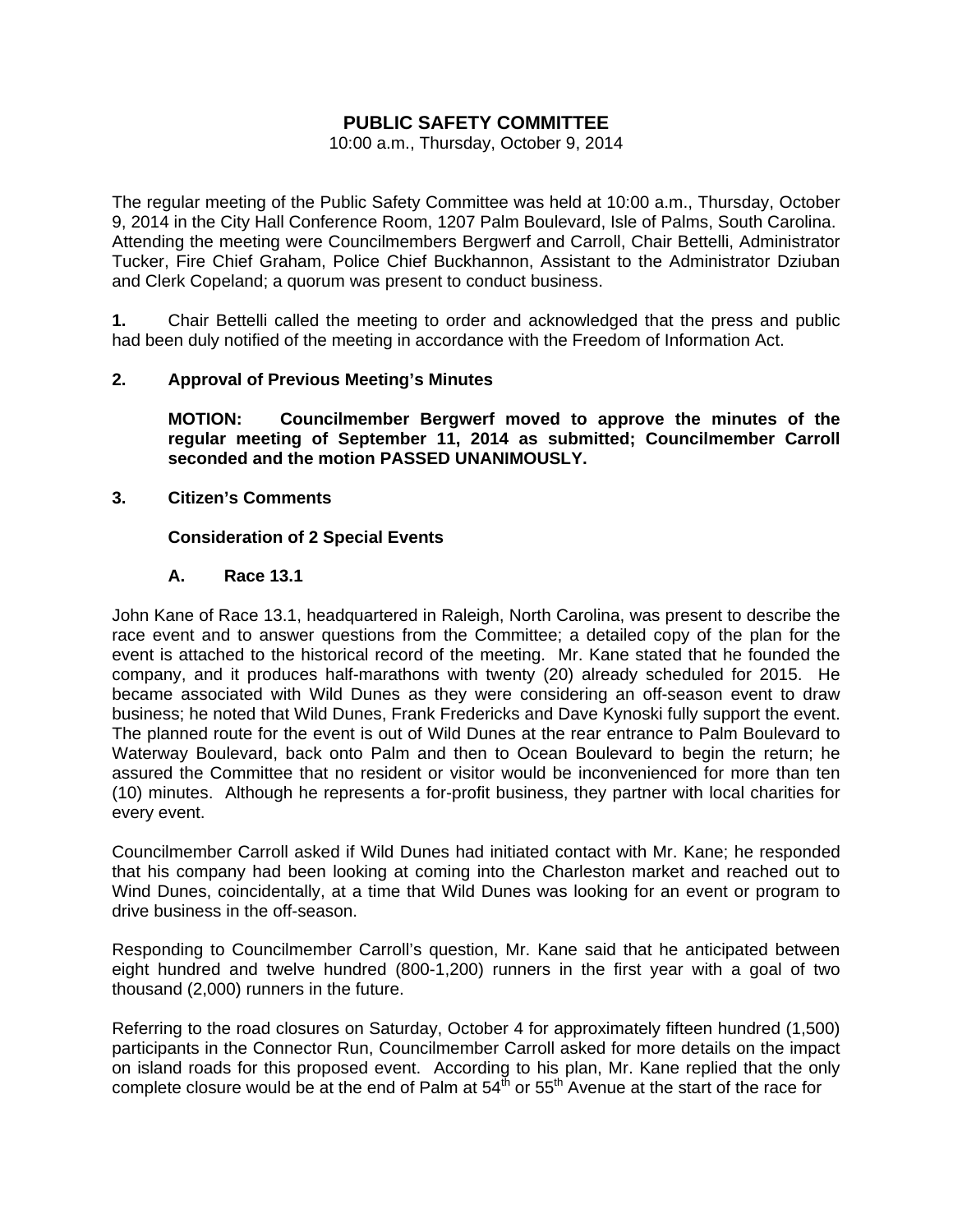twenty-five to thirty (25-30) minutes. For the race, Mr. Kane's company will hire a company that specializes in traffic management to meter traffic flow the length of the route.

Where there are straight distances, such as Waterway, Palm and Ocean Boulevards, runners will occupy one (1) lane of traffic and vehicles the other.

Chair Bettelli noted that none of the race will take place in Wild Dunes; Mr. Kane explained that the decision was that as straight a route as possible was preferable and will not impede access to Wild Dunes.

Councilmember Bergwerf's reaction to the presentation was that it looked like a "traffic nightmare" for the island. She stated that, although Wild Dunes supports the event, it will take place outside of Wild Dunes and disrupt traffic for the remainder of the island.

Chair Bettelli asked whether Race 13.1 had held another event on an island; to which Mr. Kane responded that this would be the first, but he would provide the names of other cities where he has held events.

Administrator Tucker stated that she had a number of concerns about the impact to traffic and residents; she added that the proximity of runners to vehicular traffic presented a high risk to runners. The Administrator agreed that the event would likely be very successful in the offseason and asked whether Mr. Kane had considered carving out a route between a low tide beach and within the boundary of Wild Dunes.

On the matter of driving business to the Isle of Palms, Councilmember Bergwerf commented that there were no guarantees that the race participants would stay on the island. Mr. Kane agreed, but indicated that he would aggressively advertise the island's hotels on his website to the runners. He also described the advantage runners feel they have when they stay next to the starting line.

Mr. Kane stated that he would consider a beach run, but he asked the Committee if there was anything he could say or do to allay the Committee's reservations.

Administrator Tucker asked what the tipping point for the donation to the charity from the race. Mr. Kane explained that the donation could depend on the number of race participants or the charity could supply volunteers for the race who would be paid as the donation.

Based on traffic and parking issues on the island, the consensus of the Committee was not inclined to recommend this event as a City-sponsored event at this time.

#### **B. Johnson and Johnson Event**

Chuck Pam, Director of Event Management with Wild Dunes, stated that he was representing Johnson and Johnson and Kendra Sweet; he noted that Johnson and Johnson is a big client for Wild Dunes bringing five hundred thousand dollars (\$500,000) to Wild Dunes and the island. Mr. Pam stated that this will be the fifth year that Johnson and Johnson has held its annual event at Wild Dunes, and they have contracted for three (3) additional years.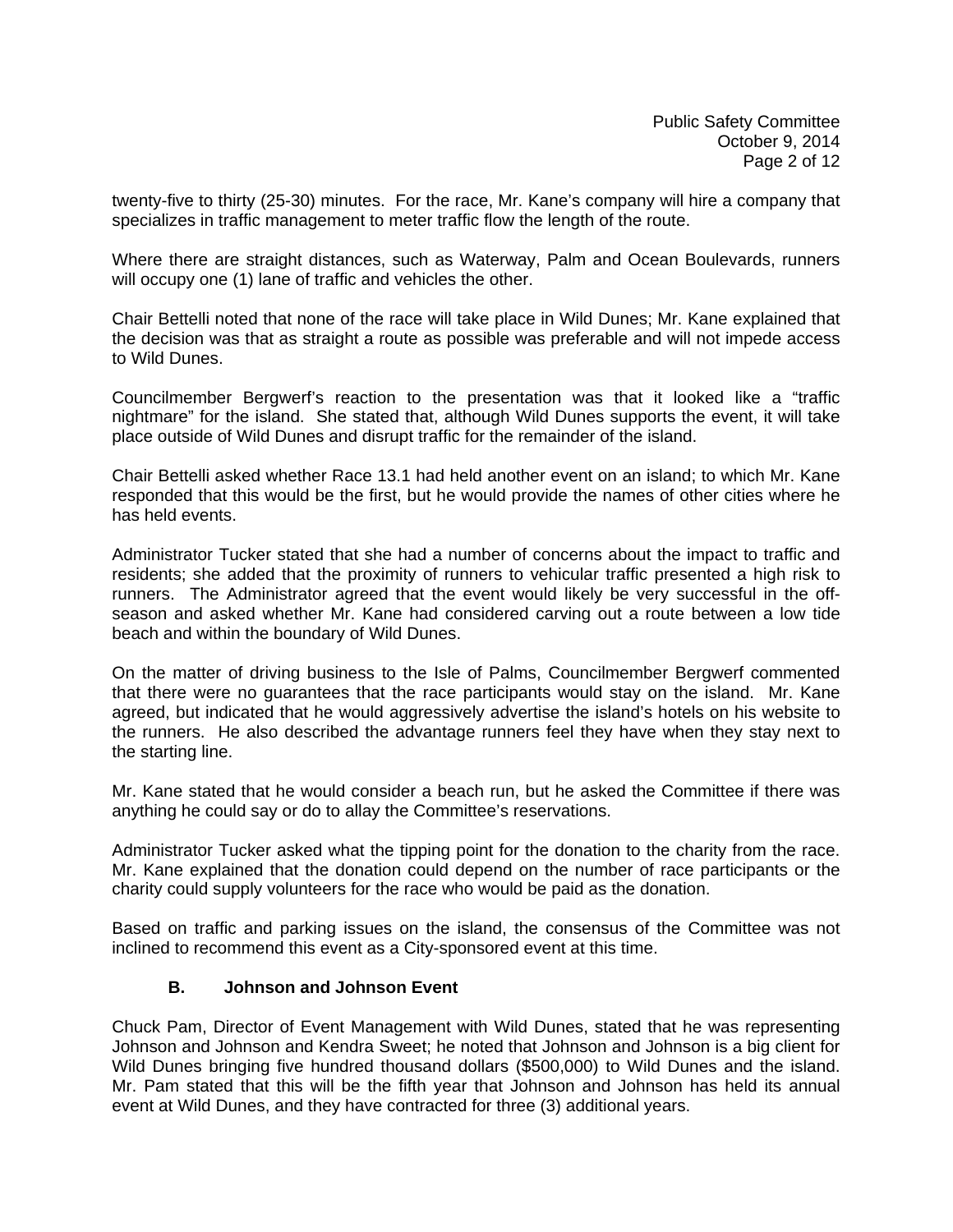The theme of the upcoming event is space, and the plan is to construct a small UFO prop and to use the existing walkways in order not to impact the dunes. The event is planned for Friday, November 7, 2014.

Bill Winans of Meeting Dynamics stated that this will be an illusion that lasts about five (5) minutes; the principals will be dressed in NASA uniforms and rise from the top of the UFO. He distributed sketches showing that the UFO prop will be a profile of the UFO, a perfectly flat piece of scenery, attached to the front of an 8-foot by 24-foot stage; the top half will fold back for exiting the UFO. In addition, they distributed photographs showing where the UFO would be placed on the beach. Mr. Winans noted that the scenery will be disassembled and taken off the beach as soon as the party is over, around 10:00 p.m. or 10:30 p.m.

Councilmember Bergwerf questioned that people would be trampling on the dunes as the stage was constructed; Mr. Winans responded that people, other than his crew, will be at the party.

Administrator Tucker voiced her understanding from OCRM that this structure will require some kind of special event permit from them. Another issue for the planners to be aware of is that the City's beach renourishment project begins on November  $3<sup>rd</sup>$  and that the harvest sites are north and south of the location for the stage that will require heavy equipment running down the beach at low tide in daylight hours. Assistant Dziuban added that the equipment will remain on the beach when not in use.

Mr. Pams explained that, assuming they get approval from the City, they will send the revised documents and drawings to Blair Williams at OCRM to get a special events permit or something in writing saying that a special events permit was not needed.

#### **MOTION: Councilmember Carroll moved to recommend to City Council that the Johnson and Johnson event on the beach in Wild Dunes be approved as a City-sponsored event with OCRM's approval; Councilmember Bergwerf seconded and the motion PASSED UNANIMOUSLY.**

Chair Bettelli advised their attendance at the City Council meeting of Tuesday, October 28<sup>th</sup>; Administrator Tucker asked Mr. Winans to refine the drawings a bit more to show what the attendees will see at the moment of the illusion. Assistant Dziuban cautioned that the Council meetings are videotaped and shown on TV the next day, so, if they want to maintain surprise, they might want to restrict what they present.

Bobby Ross and Deputy Chief Stan Gragg of the Mount Pleasant Police Department were also present asking to hold an event with *The Windjammer* as the host site. Chief Gragg stated that he also serves on the Law Enforcement Torch Run board; this organization holds various events to raise awareness of and to generate funds for Special Olympics. He stated that this organization is largest grassroots fund-raising organization for Special Olympics. At this meeting, he is requesting the City's approval for a polar plunge Saturday, January 24, 2015 that will be a family-oriented event at mid-tide; all of the money raised will go the Special Olympics. There will be a registration fee for the event; insurance certificates will come from the regional office in Columbia.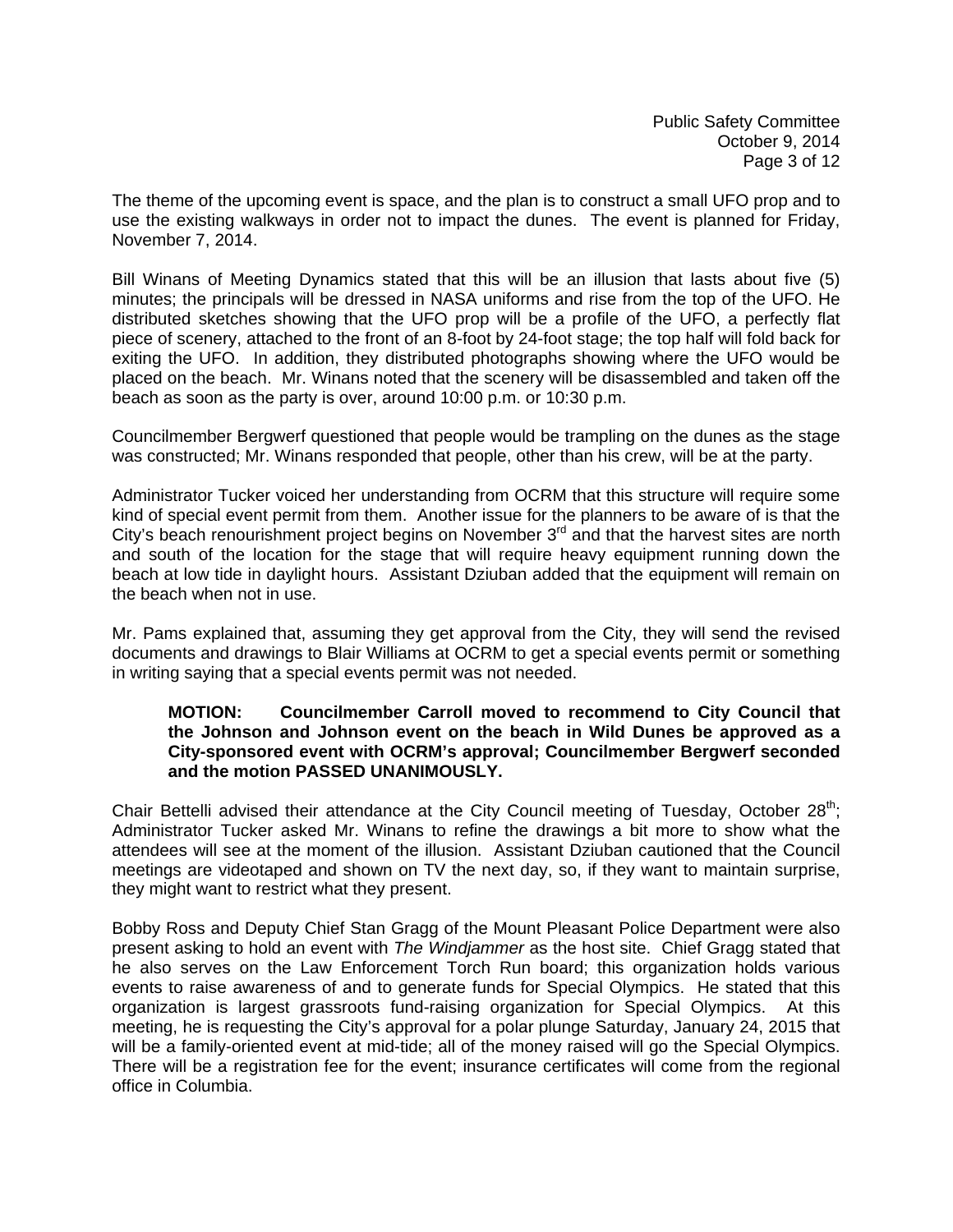At the mention of drink tickets, Assistant Dziuban asked whether they could be used for alcoholic beverages; Chief Gragg said that they could not.

The Chief concluded by stating that funds raised at an event like the polar plunge help to fund year-round opportunities for Special Olympics athletes and their families.

#### **MOTION: Chair Bettelli moved to recommend approval of a polar plunge at**  *The Windjammer* **Saturday, January 24th, 2015 to City Council as a City-sponsored event; Councilmember Bergwerf seconded and the motion PASSED UNANIMOUSLY.**

Mr. Ross added that he had gotten *The Windjammer* involved because he believes that this is a very worthwhile charity, and, if it grows, it could benefit all Front Beach businesses at a time when business is slow.

### **4. Old Business**

### **Discussion of Parking**

# **A. Palm Boulevard between 21st and 41st Avenues**

Administrator Tucker suggested drawing the "white line" four (4) feet off the road on both sides of Palm between 21<sup>st</sup> Avenue and 41<sup>st</sup> Avenue; Chief Buckhannon has indicated that to do this he wants to make it an enforceable offense on both sides because, otherwise, it would look as if the Police Department was not doing its job. If the Committee supports this effort, the City could pursue it with SCDOT.

Chief Buckhannon further advocates for making the landward side of Palm Boulevard parallel parking; but the Administrator seems to remember some bad things Stantec said could happen if the City were to pursue parallel parking along that stretch of road. These things include reducing the parking on that side of the road by "x" amount which would result in driving the displaced vehicles into the neighborhoods.

If the Committee was in agreement about this issue, the Administrator recommended taking one (1) step at a time and working with SCDOT to require parking four (4) feet off the road on the landside of Palm between  $21^{st}$  and  $41^{st}$  Avenues; the Administrator is of the opinion that the "white line" on the ocean side of Palm has made parking safer and more orderly.

From attending the Parking Public Hearing, Chair Bettelli recalled people commenting on SUVs parked just off the road making, visibility difficult at best. He indicated that he would support the Administrator in her attempts.

Chief Buckhannon commented that he believes that parallel parking would work well because of how well it has worked in the curve at 21<sup>st</sup> Avenue; in his opinion, there is no reason that it would not work just as well all the way to 41<sup>st</sup> Avenue.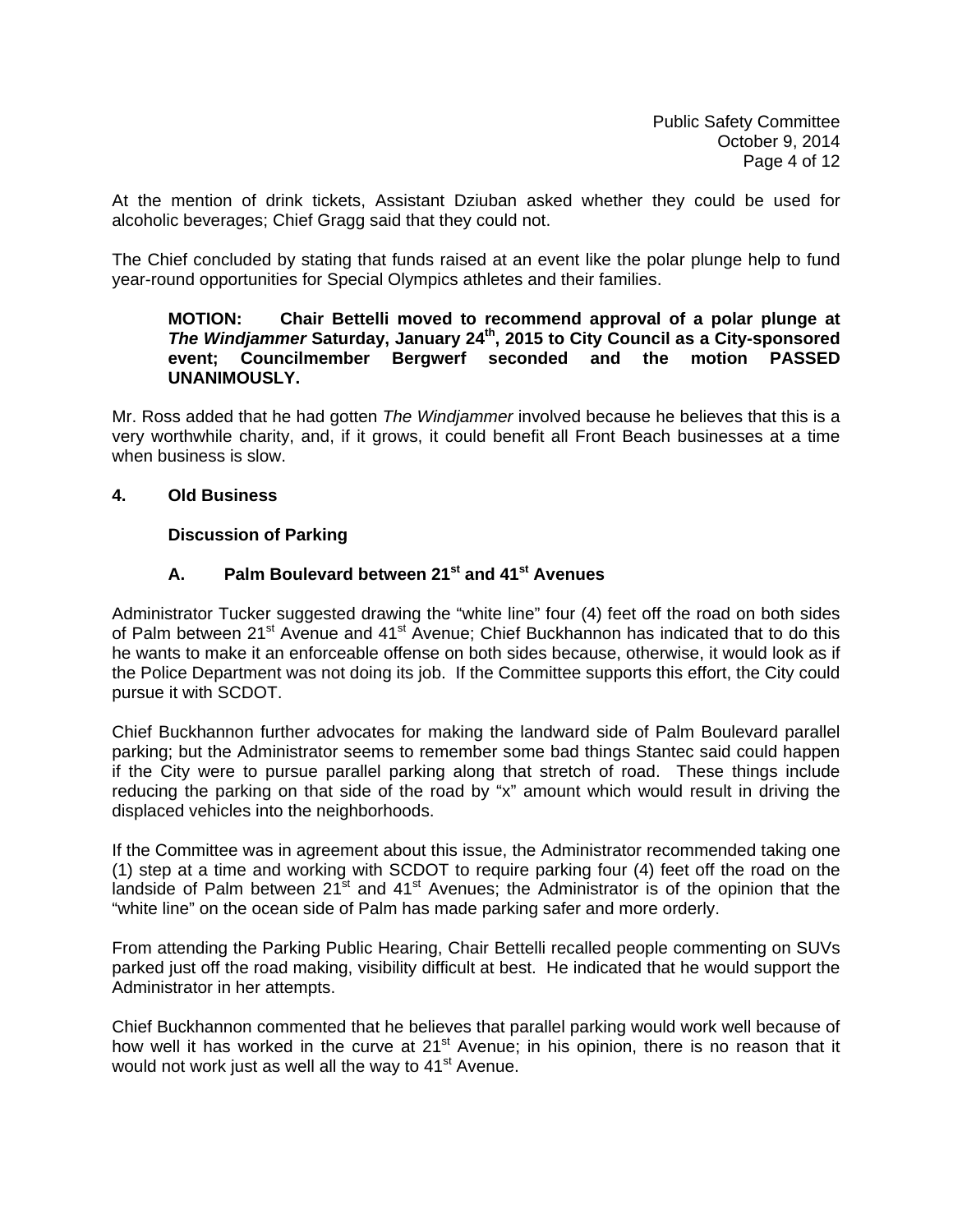Councilmember Bergwerf asked what the impact would be to the residents who live on second row in that area. The Chief thought any impact would be minimal since property-owners have vehicles parked in the right-of-way and landscaping in the rights-of-way.

Chair Bettelli asked that staff check with Stantec to get clarification on parallel parking between 21<sup>st</sup> and 41<sup>st</sup> Avenues on Palm Boulevard and to talk with Robert Clark, focusing on parking four (4) feet from the pavement and whether they would allow parallel parking there.

Administrator Tucker reiterated that moving slowly would be best; to being with four (4) feet off the road and then pursue parallel parking.

Councilmember Carroll voiced his agreement with both actions, but asked that City Council meet just to discuss the issues brought up by residents at the public hearing and commented that these issues could be covered at the same time.

## **MOTION: Chair Bettelli moved to recommend to Council initiating a four (4) feet (white line) from pavement parking requirement for the land-side of Palm Boulevard from 21st Avenue to 41st Avenue; Councilmember Bergwerf seconded.**

Administrator Tucker expressed the opinion that getting the four (4) feet off the pavement designation on the landward side of Palm will be more difficult to obtain than parallel parking at some point in the future; this may take an act of the legislature.

# **VOTE: The motion PASSED UNANIMOUSLY.**

## **B. Public Input**

Administrator Tucker took this opportunity to make the Committee aware that the City has received post-meeting input from residents who did not speak at the Parking Public Hearing. The Administrator related the receipt of a communication from Chris Witt who is concerned about the overflow parking on Waterway at  $41<sup>st</sup>$  from the marina and how the parking permit system might mesh with this problem; the City also received a communication from the Werners. The majority of input has been in the genre that Councilmembers heard at the hearing.

Councilmember Carroll reiterated his opinion that City Council needed to hold a special meeting that would address the parking issue; Councilmembers Bergwerf and Bettelli agreed.

## **5. New Business**

# **A. Discussion of Fireworks Contract**

The Administrator informed the Committee that the City has had the same shooter for the Zambelli contract for many years; for the most recent fireworks display, Zambelli sent a new shooter because they had parted ways with the old shooter. For the many years that the City has had the relationship with Zambelli's, the shooter and his co-workers have done all of the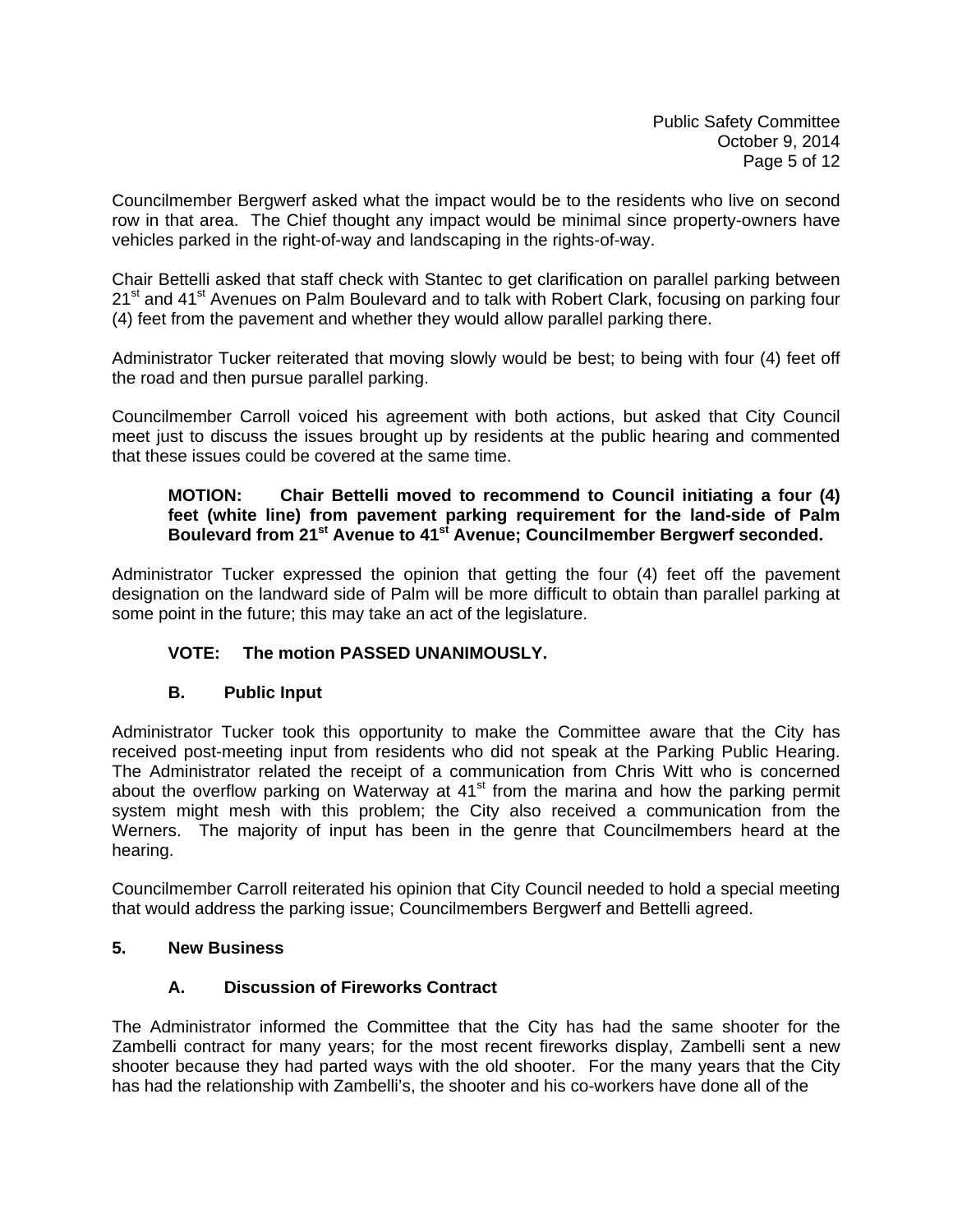setup, the shoot and the breakdown; Zambelli is now giving pushback, stating that they should not be doing all of the things they have done in the past. They have issued, in essence, a demand

letter spelling out the tasks they will no longer perform but that the City must do in the future. Alternatively, they offered to mutually agree to sever the contract.

The City's instincts are that the City should take advantage of their offer, cut ties with Zambelli and issue an RFP for the annual fireworks display because there are other companies; the RFP would have to be structured to state that the vendor would be required to perform these tasks.

Chief Graham stated initially that there were no secrets between Zambelli's and the City about what was expected based on past performances; since there was to be a new shooter in 2013, the Chief demanded a meeting, and someone did come to the island for a walk-through. At the meeting, the Chief saw a completely different outlook on the show, but every aspect was reviewed. The laborers who were present for the show thought that their only job was to place the fireworks in the racks; from past experience, the laborers unloaded the truck, took everything to the end of the dock, set everything up, hammered and strapped them down. Based on Zambelli's letter, beginning in 2014, the City would be responsible for doing those jobs. The Chief concluded that she supported terminating the contract since they will no longer exhibit the level of service as they have in the past.

According to the Chair, the Committee was presented with two (2) choices, i.e. to terminate the contract with Zambelli's, and, if the annual fireworks displays are to continue, and to authorize the issuance of an RFP.

The Committee agreed that the City should not stop the July  $4<sup>th</sup>$  fireworks displays.

#### **MOTION: Councilmember Bergwerf moved to recommend to City Council that the contract with Zambelli's, by mutual agreement, be terminated; Councilmember Carroll seconded; Councilmember Carroll seconded.**

In Chief Graham's opinion, the Isle of Palms' firework display is a big job for a contractor; therefore, time is of the essence with the issuance of an RFP.

## **VOTE: The motion PASSED UNANIMOUSLY.**

#### **MOTION: Councilmember Carroll moved to recommend to City Council for the development of an RFP for the fireworks display; Councilmember Bergwerf seconded.**

The Chief commented that Zambelli would have the opportunity to bid on the new contract. She also noted that an interested vendor should send the shooter to the island for a walk-through which could be included in the RFP.

Assistant Dziuban reminded the Committee that the FY15 budget had been built around the existing Zambelli contract amount.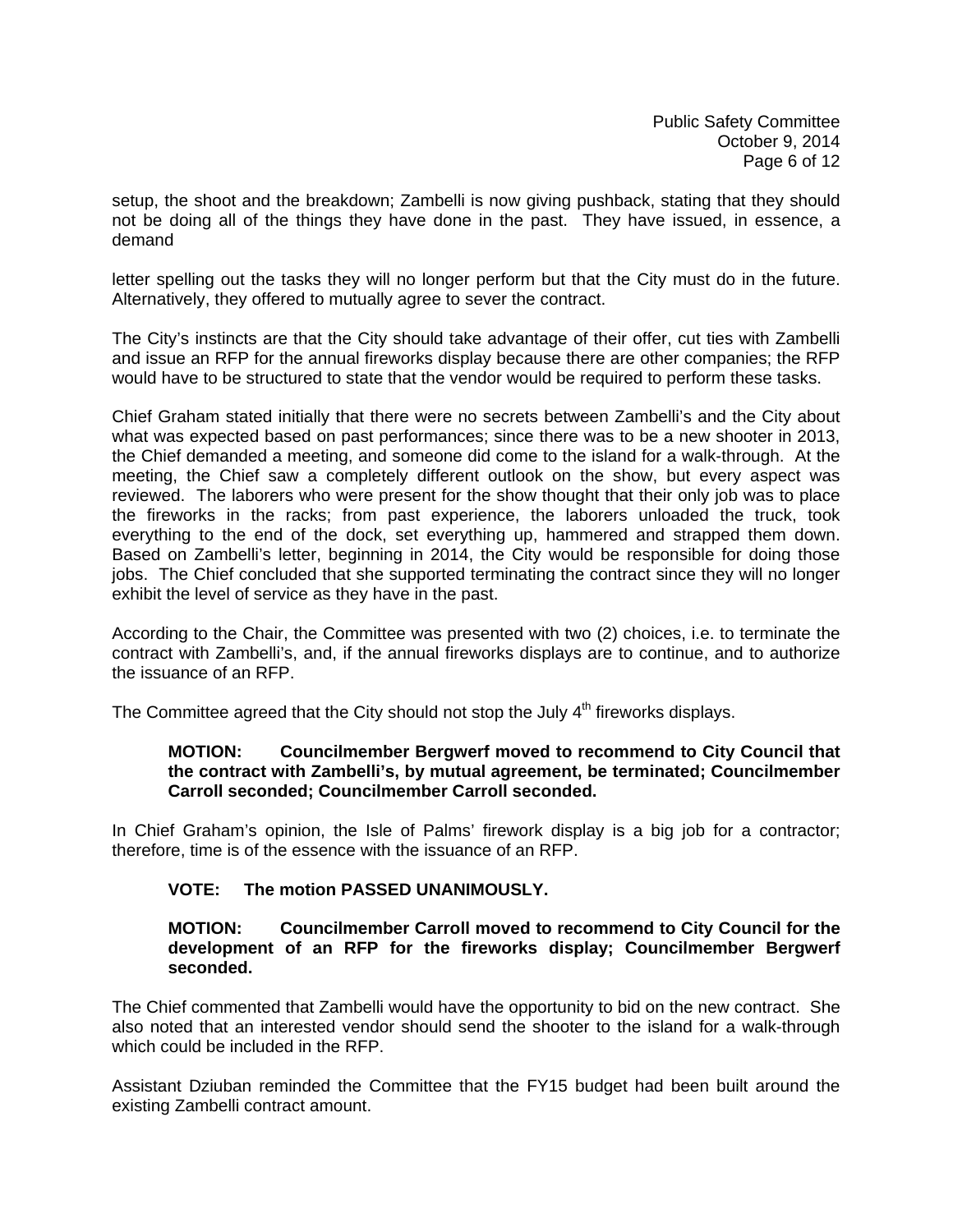## **VOTE: The motion PASSED UNANIMOUSLY.**

#### **B. Announcement of a New Police Department Service**

Chief Buckhannon explained that every action by an officer requires a report, referred to as an incident report that records the details of the incident. Partnering with the City's software vendor and collaborating with Bair Analytics and Huber Associates, the Chief is now able to provide new information for the City's residents. Bair Analytics provides crime mapping, and they have integrated the Police Department's software to display the criminal and non-criminal incident reports on a map of the island for a period of twelve (12) years. A resident can look generally at what is happening on the island or key into a specific area or a particular type of crime; hot spots on the island will appear on the map as a cluster of markers.

Captain Usry explained that a resident will key-in "raidsonline.com" and be taken to a map of the United States; states shaded in gray are participating in the service. Initially, two (2) weeks of data are shown, but the user has the ability to go to a pre-defined range, such as a month. The user also can select specific or all types of events that he wants to check for his neighborhood or the entire island. In addition, the user can "mouse" over any one (1) marker to get some details of a specific report; rather than specific address, a block address is given. Another feature of the program is that someone is able to submit an anonymous tip on any incident displayed on the screen; subsequently an email is sent to the investigations division for followup.

Assistant Dziuban asked for further clarification of the term "incident report." Captain Usry explained that an incident report is basically an information report on non-criminal offenses.

If a user has does not want to look at the symbols on the map, he can go to a data grid that will provide a list of the incidents.

A third application generates analytical information, for instance, an automatic breakdown of the type of crime class, the crime by day of the week, crime by time of day, etc. and it also shows hot spots on the island for the time frame selected.

Councilmember Carroll asked about the cost of the service as it relates to the budget. The Chief responded that it was an expense of five hundred dollars (\$500) to make the link; the service from Bair Analytics is free.

Councilmember Carroll then asked whether the same service was available for the Fire Department; the Chief said he was unsure.

Chief Graham asked if there would be a link between this service and the City's Facebook page; Administrator Tucker stated that there would be on both the City's website and the Facebook page.

The Administrator stated that she was happy that the City could provide the service and that it could be provided at so little cost to the City.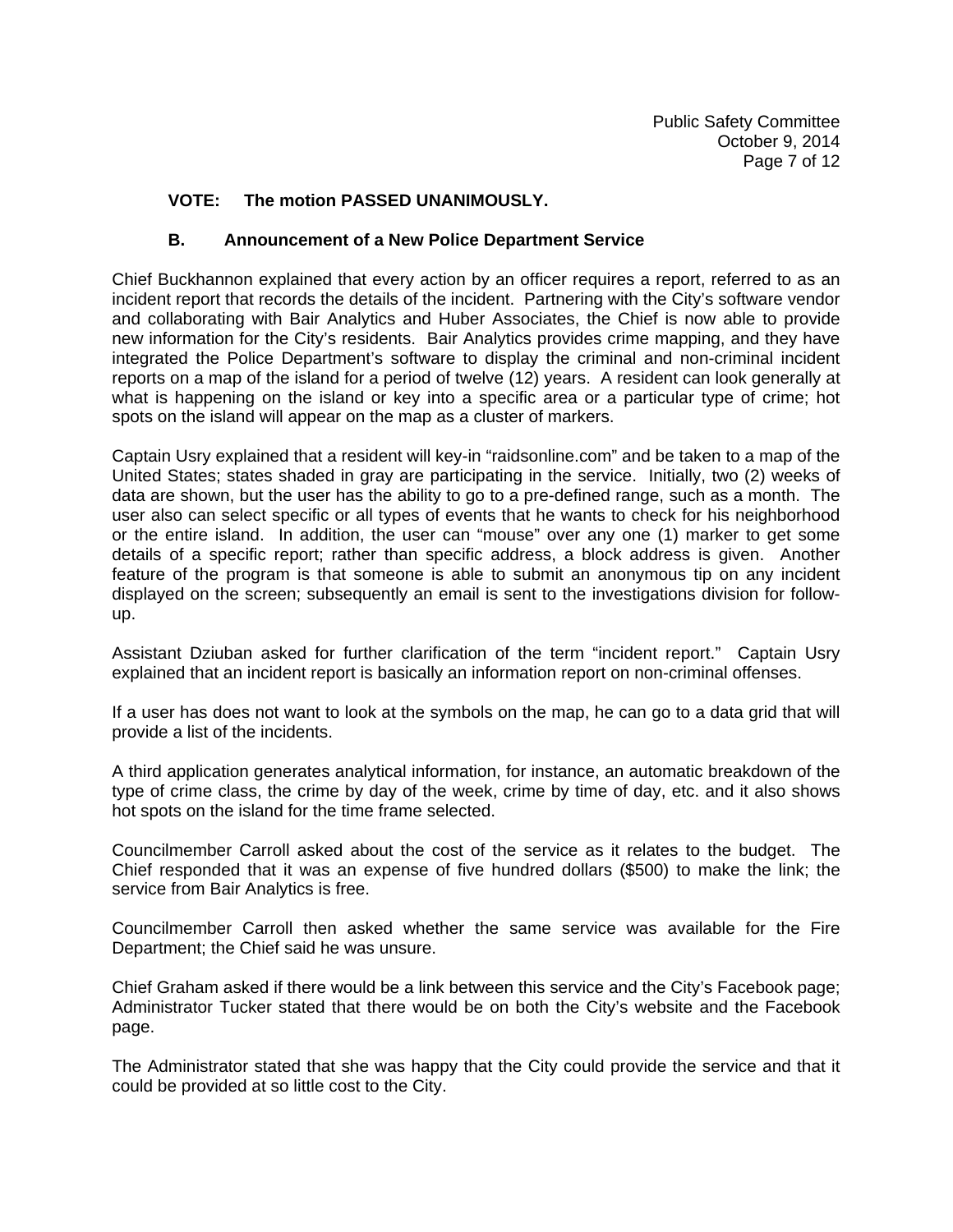## **C. Review of Golf Cart Law**

Administrator Tucker commented that she has heard that people prefer for there to be some method to get to Harris Teeter or possibly the southern end of the island legally via golf cart. Based on her understanding, there are two (2) ways to accomplish this, i.e. first a change in state law that could take as much as two (2) years and second the possibility of taking a portion of the right-of-way out of the state system such that the golf cart would not be on the state road. If the City could acquire a portion of the right-of-way between  $18<sup>th</sup>$  and  $20<sup>th</sup>$  Avenues landward of the sideway; this area would need major alteration to be able to accommodate golf carts.

According to Chief Buckhannon, if the City had the path on the ocean-side of Palm, that stretch of road ends in the shopping center. The Beach Company/Pastime Amusements would have to agree that the path goes into their lot and officially recognize that golf cart traffic would cut through their parking lot.

Councilmember Carroll questioned that the IOP Water and Sewer Company has a large right-ofway adjacent to that shopping center; the Administrator acknowledged that to be true and added that she did not know how that would fit into the picture.

The Administrator asked that members of the Committee inform their friends and neighbors that the prohibition of golf carts on the sidewalk and in the right-of-way on the other side of Palm between  $20<sup>th</sup>$  and the Island Center is not new; the law has been in place for years. It has been a low priority for enforcement because of other happenings in the City, but that has not made it any less illegal. Although it is a low priority for enforcement, it can still be cause for a stop, especially if the driver is suspected of driving under the influence. In addition, many residents think it is an Isle of Palms law, but it is a state law.

## **D. Discussion of Police Department Job Descriptions and Police and Fire Departments Organizational Charts**

Administrator Tucker initiated the discussion noting that included in meeting packets were the updated job descriptions for the Police and Fire Department as well as organizational charts for both with the years of service noted for each employee; the organizational charts were provided at the request of Councilmember Carroll. The Councilmember commented that he would like to see the names filled in for the Fire Department as was done for the Police Department.

Chair Bettelli noted that the changes to the job descriptions were primarily reflective of the title changes in the department as well as the addition of the statement:

 "Refers to policy and procedures manuals, computer manuals codes/laws/ordinances/ regulations, publications and reference tests, etc."

Administrator Tucker stated that her perception at the Council meeting was that the only issue that existed was related to the Telecommunicators becoming Communication Specialists, and, unless a member of the Committee has a problem with other job descriptions, the discussion should focus on that issue. The Committee agreed.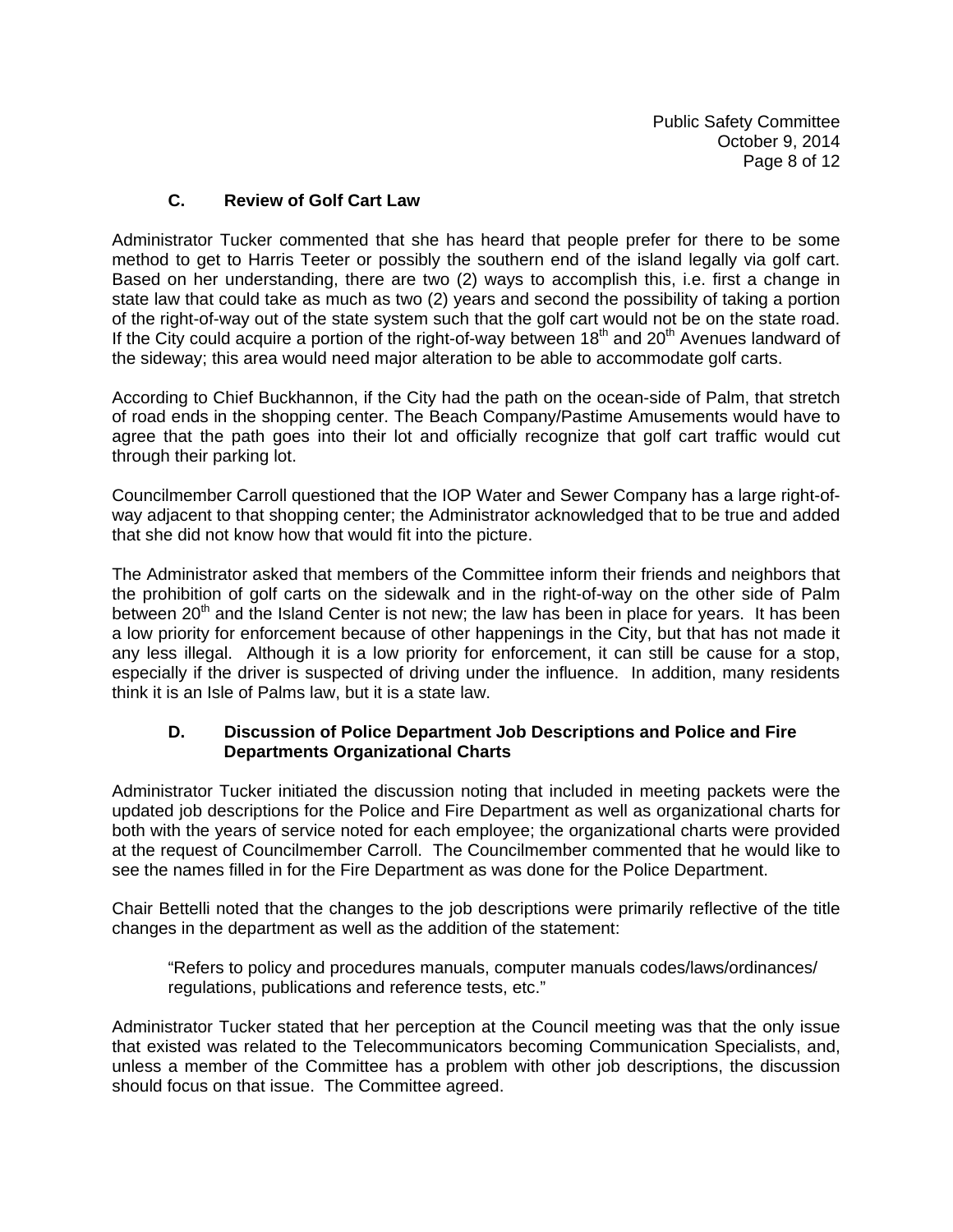Chief Buckhannon stated that he taken the dispatcher's job and determined what he wanted to call them from a list of five or six (5-6) options; he noted that he is not "wedded" to a title.

Councilmember Carroll recalled that, when the decision was being made to join with the Consolidated Dispatch Center (CDC), one (1) issue used to promote the move was that the City would be saving money to do so. He also commented how uninviting the Public Safety Building is with no one on the first floor to greet people and often there was no one in either window on second floor; he commented that he was glad to see that situation change. In addition, he voiced interest in knowing how these new positions affect pay in the Police Department's budget.

Chief Buckhannon said that he did not think the City went to the CDC with the intention of saving money; being in year two (2) now, the City is paying fifty percent (50%) of the cost it paid for the dispatchers. As of October 2015, the City will no longer be required to pay Charleston County any funds relating to the dispatchers who moved to the CDC. The move was more about consolidating the services to streamline and make the public safety function, across fire, police and EMS, to be more efficient, more accountable and better able to respond to the needs of the people, as well as to work more collaboratively.

Councilmember Bergwerf asked what the dispatchers cost the City when they were on the island; Chief estimated in excess of four hundred thousand dollars (\$400,000) a year. The Councilmember's point was that the cost of the personnel in-house is a small percentage of what the cost was before when the City did its own dispatching; this is not a situation of increasing people in the Police Department and increasing costs.

Administrator Tucker noted that there has been no alteration to the compensation to accompany the title change, only the normal adjustments approved by Council for employees City-wide. The Administrator commented that the Communication Specialists answer a large number of calls and people appreciate dialing the non-emergency number (843/886-6522) and having an Isle of Palms person on the other end who knows "the lay of the land." This can, at times, be problematic since they are to be listening to the radio; if involved in a non-emergency call for service when something begins to unfold on the radio, they may miss the details

The Administrator indicated that, when the change in job description came up, she felt that some members of Council were suspicious that staff was trying to get a new position approved or change compensation, and that is not the case. As stated in the meeting, Council approved them in the budget the first year. They were retained and approved last year as it was pointed out that they are still here. They are subject to evaluation and tweaking every year; it sounded as if there is probably some sentiment of wanting to pare it down some; if the City goes to only people staffing the window during normal business hours, the City will have to figure out how it will handle the "ten (10) minute hits," which will likely add an expense for another law enforcement agency to perform that function. She ensured the Committee that approving this job description is not making these people permanent in the City's hierarchy although she suspects that Chief Buckhannon would prefer for that to be the case. In her understanding, the Chief thinks they are needed, he feels that having someone within the City to do the "ten (10) minutes hits" is important as well as having the staffing at the front window is important, and they have plenty of work to do.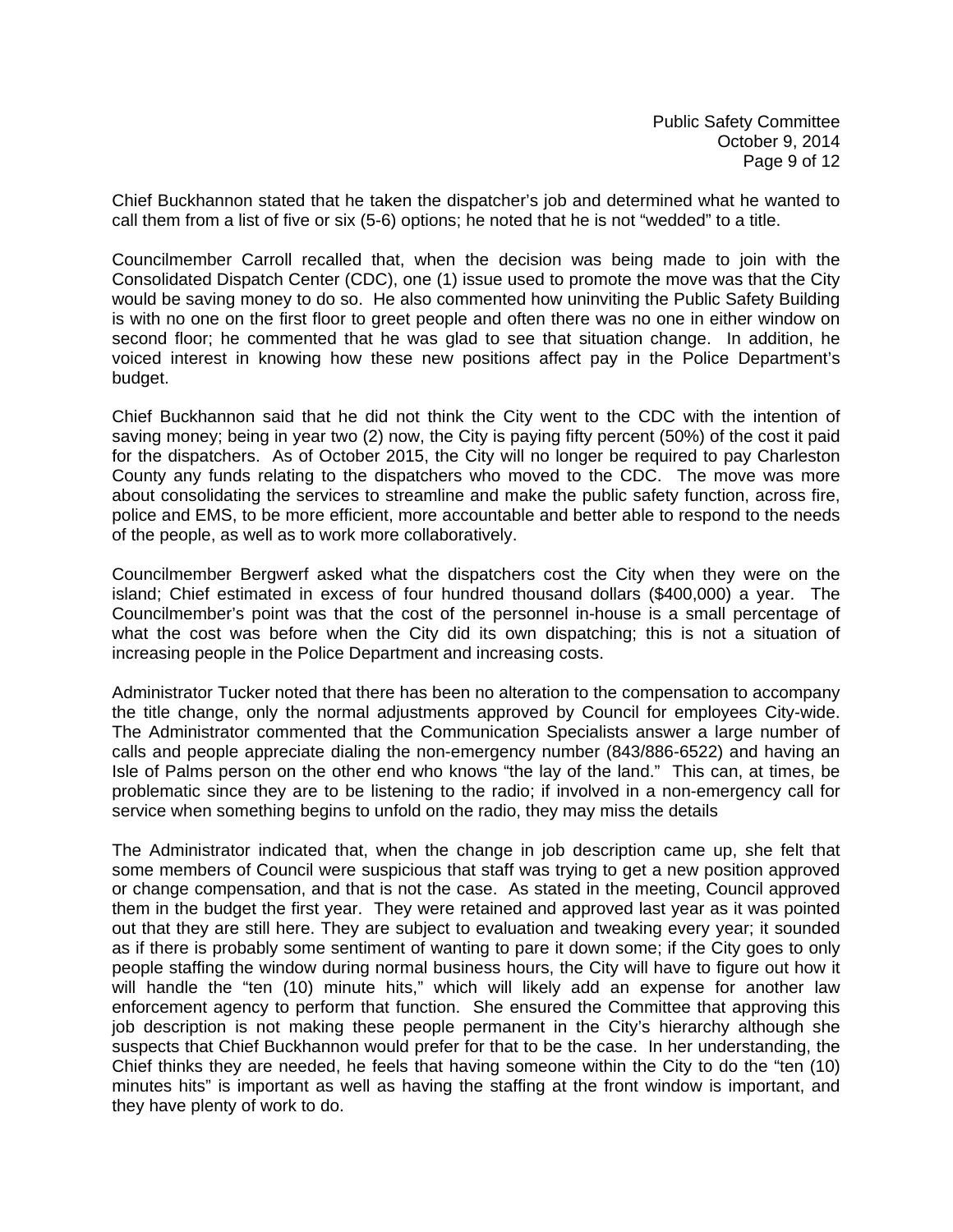Public Safety Committee October 9, 2014 Page 10 of 12

Administrator Tucker added that, although no one knows what is going to happen with the parking, staff has always conceived that, if the City goes to a permit system that will be mostly automated, the City will still need a "go-to" place to purchase the permits and the Police Department window was been that place. If the City decides not to keep these people, that scenario must be re-thought.

Chief Buckhannon stated that it is important to recognize that job descriptions are livingbreathing documents which the City should review annually; in his opinion, that is accomplished when the department managers look at the evaluation process each year. He noted that job functions change quite frequently; therefore, they need to be looked at frequently.

Chief Graham explained that the Fire Department secretary is part-time, so there may be no one at their window; before the dispatchers were moved, there were times when no one was occupying the windows. The Chief continued that these persons have been a HUGE bridge in the gap that the Fire Department has encountered with CDC. She noted that, as a result of CDC, the Fire Department has found it easier to talk to other departments in the area, but have difficulty connecting with the IOP Police Department; the Fire Department has found it an asset to have people in that room that understand when something is not right. The Chief added that there have been many times when they get a call and the radio channel is announced so fast that the Fire Department personnel miss it or there is no announcement of the channel; these personnel can look at the screen and tell which channel was assigned to the call. The Chief voiced the opinion that having IOP personnel backing up other IOP personnel is critical and this position is important to retain.

Chair Bettelli recalled that the primary reason these persons were kept after the move to the CDC was the problems that another local beach community had experienced when they made transitioned to the CDC.

Councilmember Carroll repeated his opinion that having people to occupy the front window is critical, but he also indicated that, if the City goes with the parking permit program, there will be a line at the window on a daily basis.

## **MOTION: Chair Bettelli moved to approve the job descriptions for the Police Department; Councilmember Bergwerf seconded.**

When Councilmember Carroll questioned that the Committee was approving the 24/7 presence of the Communication Specialists/Administrative Assistant, Chair Bettelli noted that the approval was for this year; decisions for future years will be made each year in the budget process.

Councilmember Bergwerf commented that the approval of a job description is not a statement of whether or not the position needs to be filled.

Chief Buckhannon said that he sees two (2) issues, i.e. the Department needs the positions and the job descriptions as written reflect the current job duties.

Chair Bettelli concluded that, "under the present situation, this is what [the City] needs to take care of it."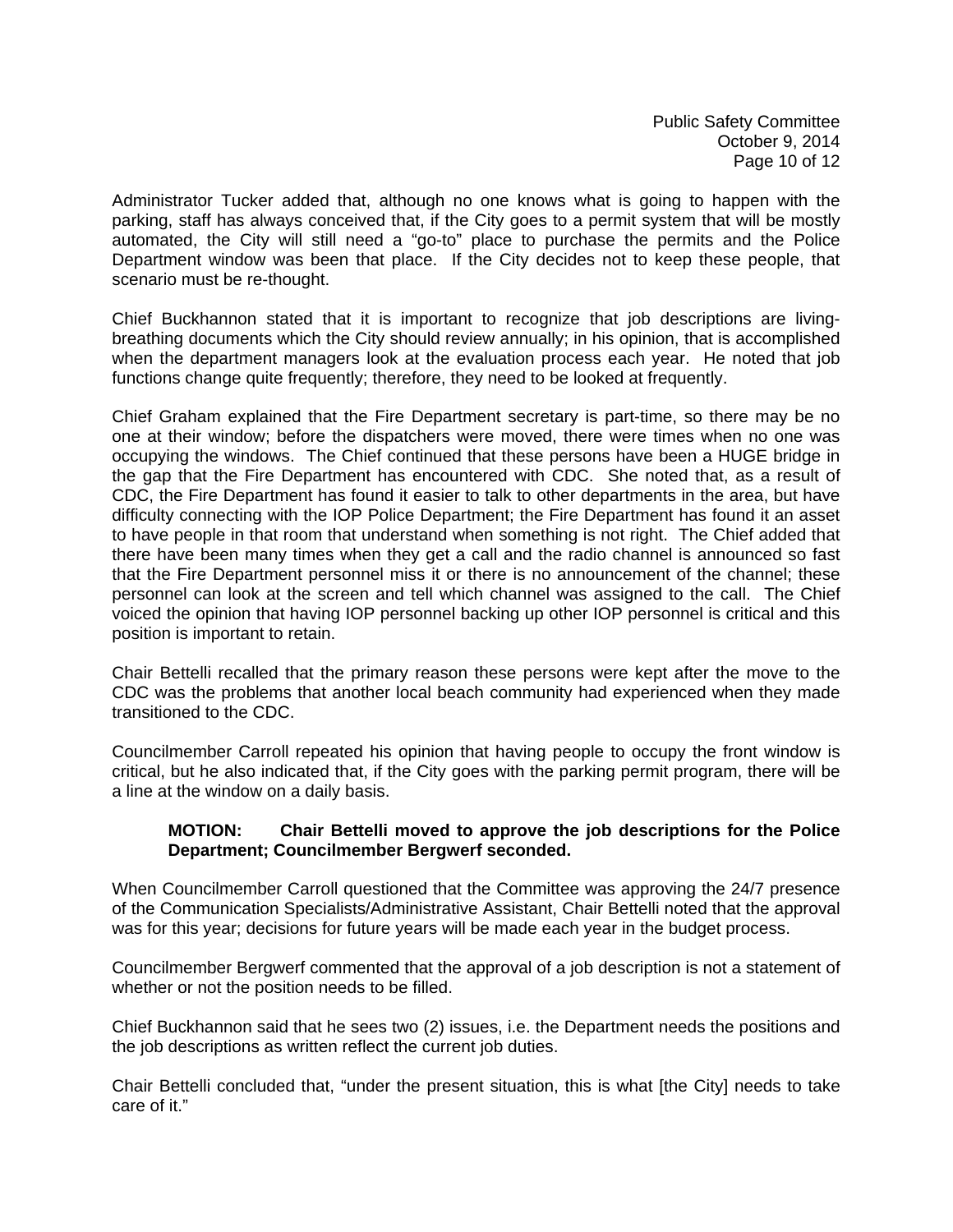## **VOTE: The motion PASSED UNANIMOUSLY.**

Administrator Tucker clarified for Councilmember Carroll that the positions of Communication Specialist and Administrative Assistant are not the same.

## **E. Contracts in Excess of \$10,000 –** None

### **6. Highlights of Departmental Reports**

#### **Fire Department – Chief Graham**

Chief Graham reported on the type of calls personnel responded to in September as:

- Swimmers were stranded on a sandbar by a circling shark and prohibiting their return to shore; a jet ski was sent to return them to shore;
- A traumatic injury on Capers Island where personnel loaded and transported the patient to the Dewees Island helicopter landing area and took the husband to the IOP marina so he could go to the hospital;
- A report of a golf cart on fire on the golf course; fire was out when personnel arrived, but they advised owner to have the cart checked by an authorized repair facility.

In September, personnel responded to a total of sixty-six (66) calls with thirty-four (34) for EMS; four (4) pre-incident surveys were done. Several response times for Charleston County EMS were longer than preferred, but the Chief noted that Charleston County EMS has recently changed its staffing patterns, which may account for the times. Thirty-five (35) fire inspections were conducted that produced a total of one hundred fourteen (114) violations. Five (5) members of the Department completed the instructor training program.

#### **Police Department – Chief Buckhannon**

Chief Buckhannon reported that, in September, personnel responded to two (2) incidents when golf carts had been stolen and returned with serious damage. Administrator Tucker asked whether the perpetrator would receive a lesser charge for returning the golf cart, and the Chief replied that they would not. On the issue of golf carts, the Chief noted that alcohol is not allowed in them; the stop is treated as if it were a car, and the driver can be issued a DUI. Responding to the Administrator's question, Chief Buckhannon stated that one may have alcohol on the golf course while in a golf cart, but DUI can be charged anywhere in the state, including private property.

Department personnel held a "Coffee with a Cop" at Harris Teeter on Wednesday, September  $10<sup>th</sup>$ ; various topics were discussed with thirty to forty (30-40) residents and visitors. A total of four thousand seven hundred sixty-one (4,761) total calls were received by the Charleston County Dispatch for service to the Isle of Palms, Sullivan's Island or the National Park Service; four thousand forty-two (4,042) calls were for the IOP Police Department. A total of three hundred sixty (360) traffic stops were made in September, and one hundred four (104) stops resulted in a ticket being issued. Forty-one (41) arrests were made in the month and again the majority was for alcohol violations. Officers responded to twenty-three (21) noise complaints; twenty (20) received warnings, two (2) were unfounded, and one (1) citation was issued.